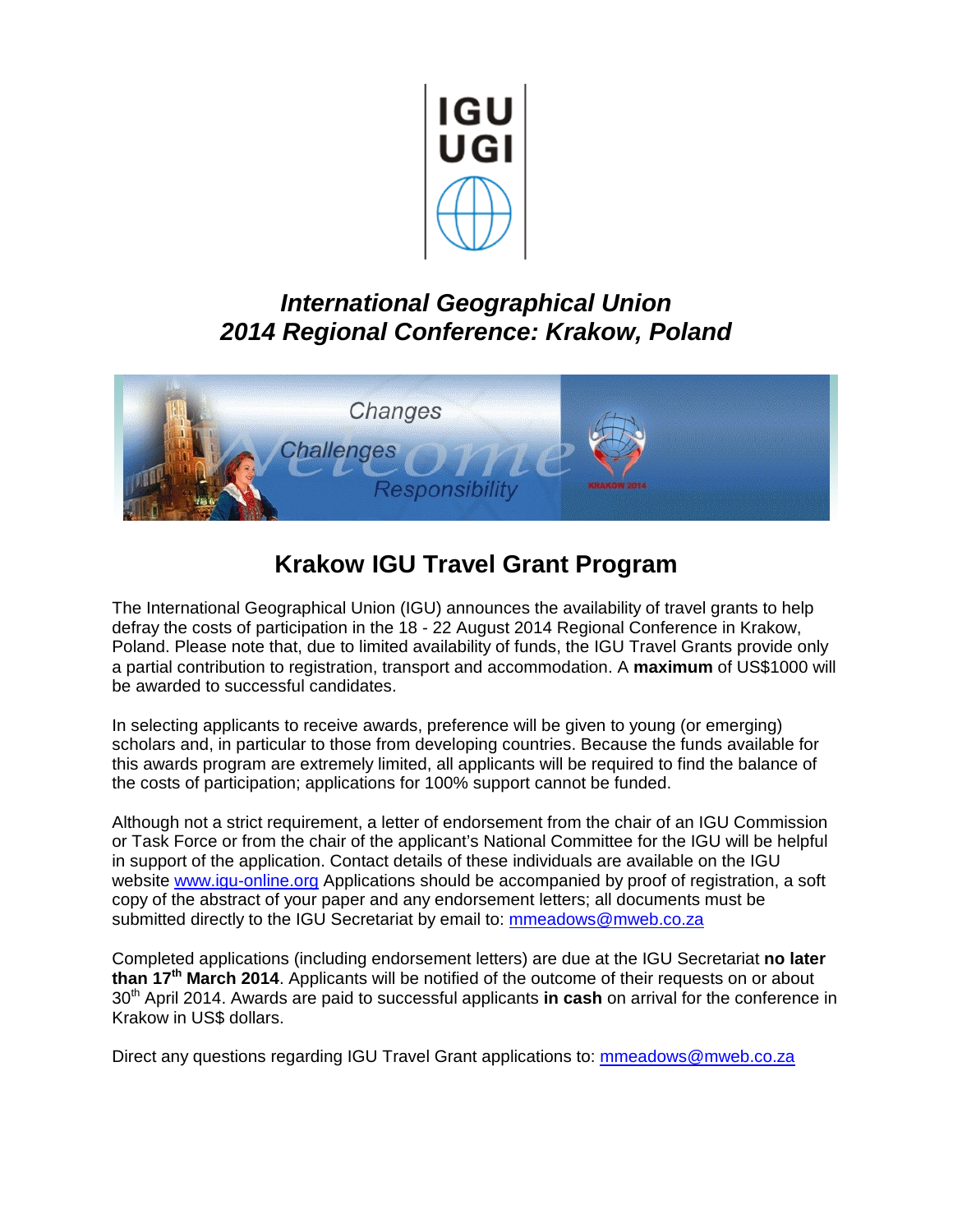

# Krakow 2014 Travel Grant Application<br>(Please print clearly)

Individual submitting this application

| E-mail___________________________                                                |  |                                |
|----------------------------------------------------------------------------------|--|--------------------------------|
| <b>Current Position and Employer:</b>                                            |  |                                |
|                                                                                  |  |                                |
|                                                                                  |  |                                |
| Highest Academic Qualification Earned ________________Year obtained_____________ |  |                                |
|                                                                                  |  |                                |
|                                                                                  |  |                                |
|                                                                                  |  |                                |
|                                                                                  |  |                                |
|                                                                                  |  | E-mail _______________________ |